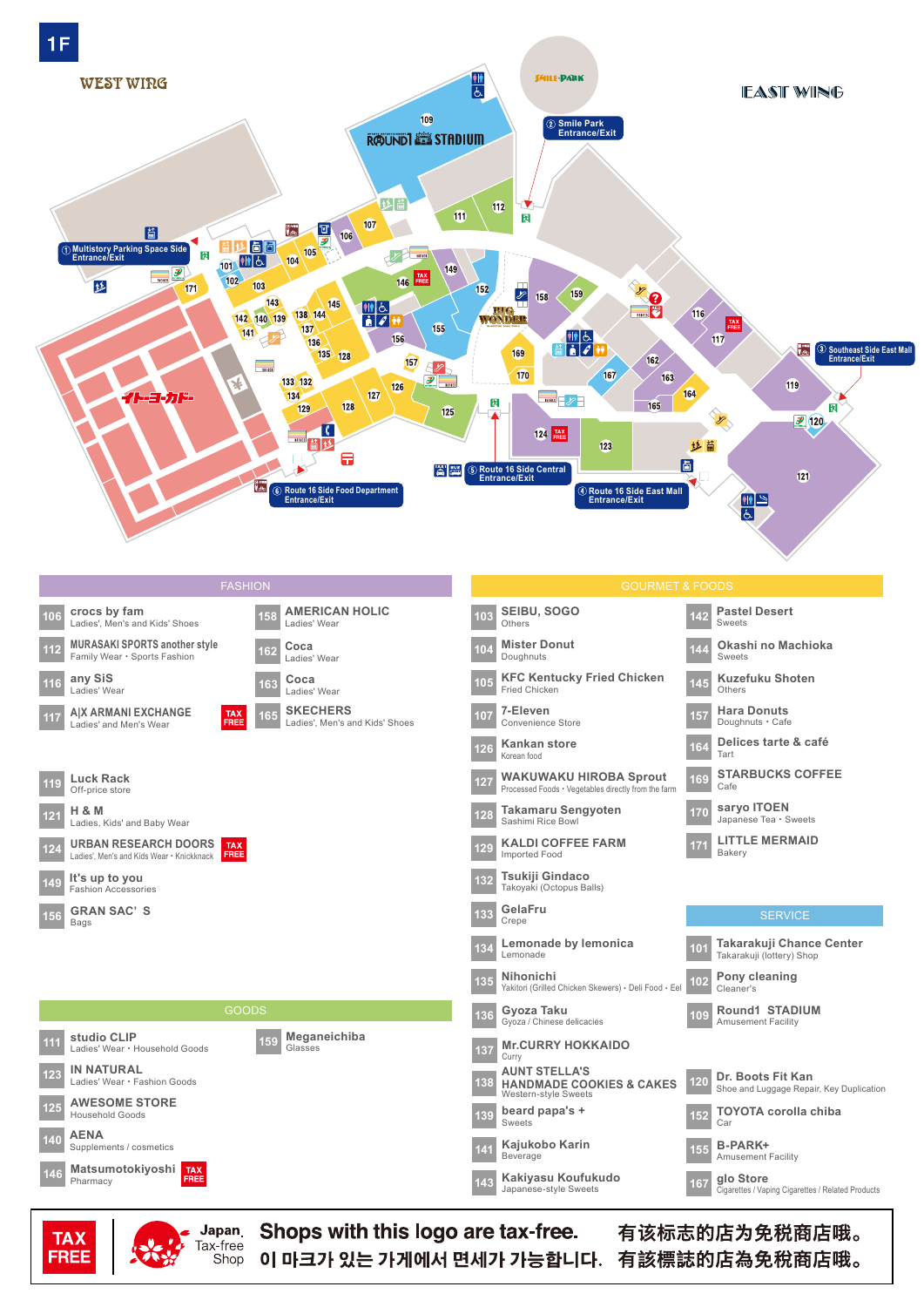



**TAX FREE** 

**Japan** 

Tax-free

Shop

Shops with this logo are tax-free. 이 마크가 있는 가게에서 면세가 가능합니다. 有該標誌的店為免稅商店哦。

有该标志的店为免税商店哦。

 $C$ afe